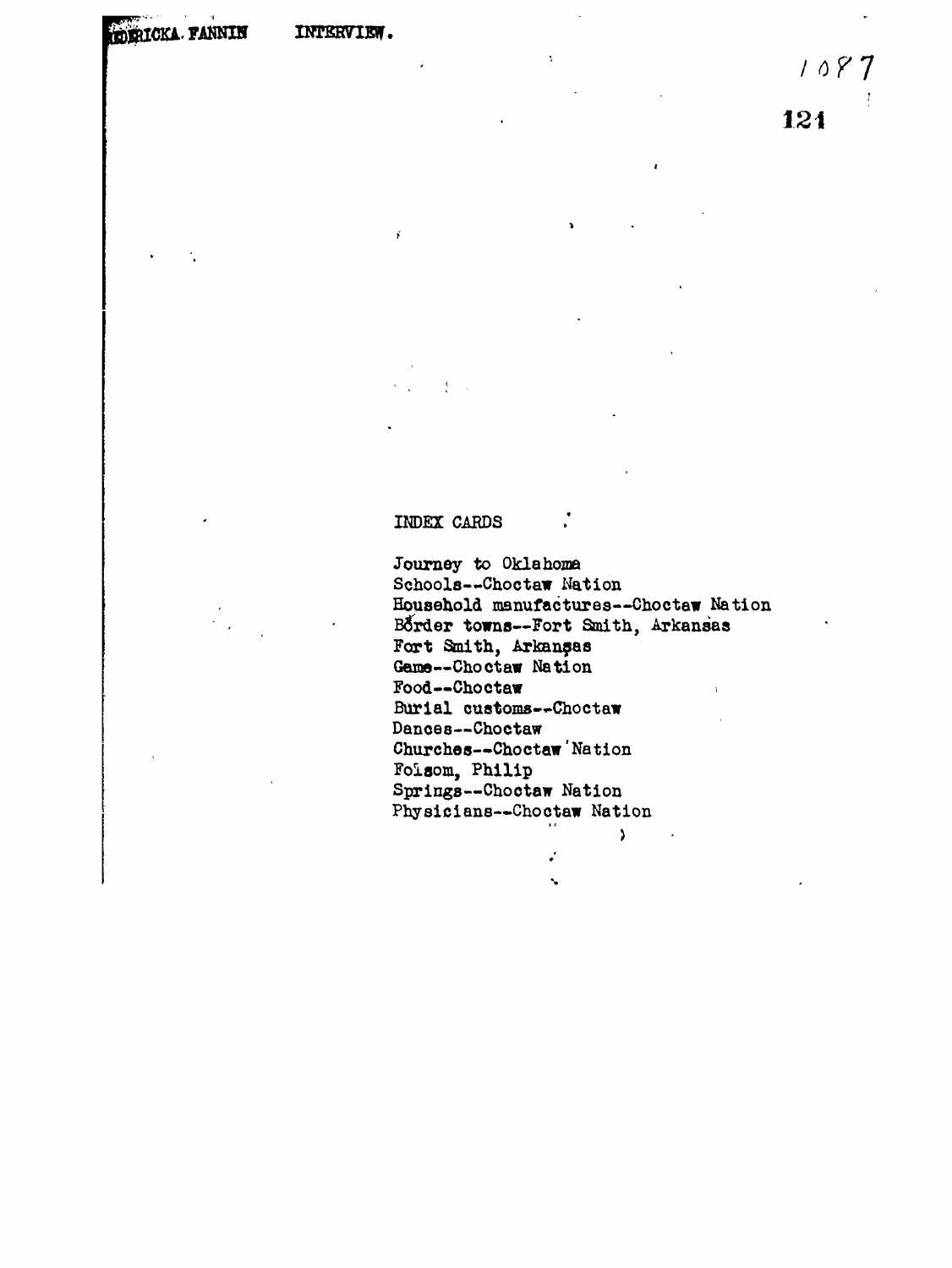#### **HAEE, FREDERIDKA FANNIN. INTERVIEW**

## field Worker: Amelia Harris 1087 March 10, 1937

## 125

|          | BIOGRAPHY OF: Mrs. Fredericka Fannin Hale<br>25 W. 3rd, Oklahoma City, Okla.      |
|----------|-----------------------------------------------------------------------------------|
| BORN:    | At Skulleyville, Oklahoma                                                         |
| PARENTS: | Father: Dr. H. W. Fannin, Canada<br>Mother: Adaline Watson, Canada <sup>346</sup> |

Mother: Adaline Watson, Canada?-^

My father and mother came from Canada to Little Rock, ArB:. From there they came by boat down the Arkansas river to Fort Smith and were met by J. H. McAlister who drove a wagon drawn by oxen and took my parents to New Hope Seminary, now Skulleyville, which was a school for Indian Girls. My father was a physician in that school for fourteen years. They lived in a log house in the same yard with the Seminary,-which was a Government School and the salaries were paid by the Government.

The school was strictly for Indians and no white children were permitted to attend, other than myself. I was born in the log house. These children were all full-blood Choctaw Indians and could not speak a word of English. We did not have an interpreter but they soon learned to speak some English and I learned to speak their language through association. We had white and mixed-blood Indian teachers, who not only taught school but also sewing and embroidery. Those Indian girls did Beautiful needle-work. They seemed to have a natural talent for artistic work.

We planted cotton and picked it, separated it from the seeds. carded it into bats and made comforts and quilts for the use of the sohool; and we spun, dyed and knitted wool to make **our hose,**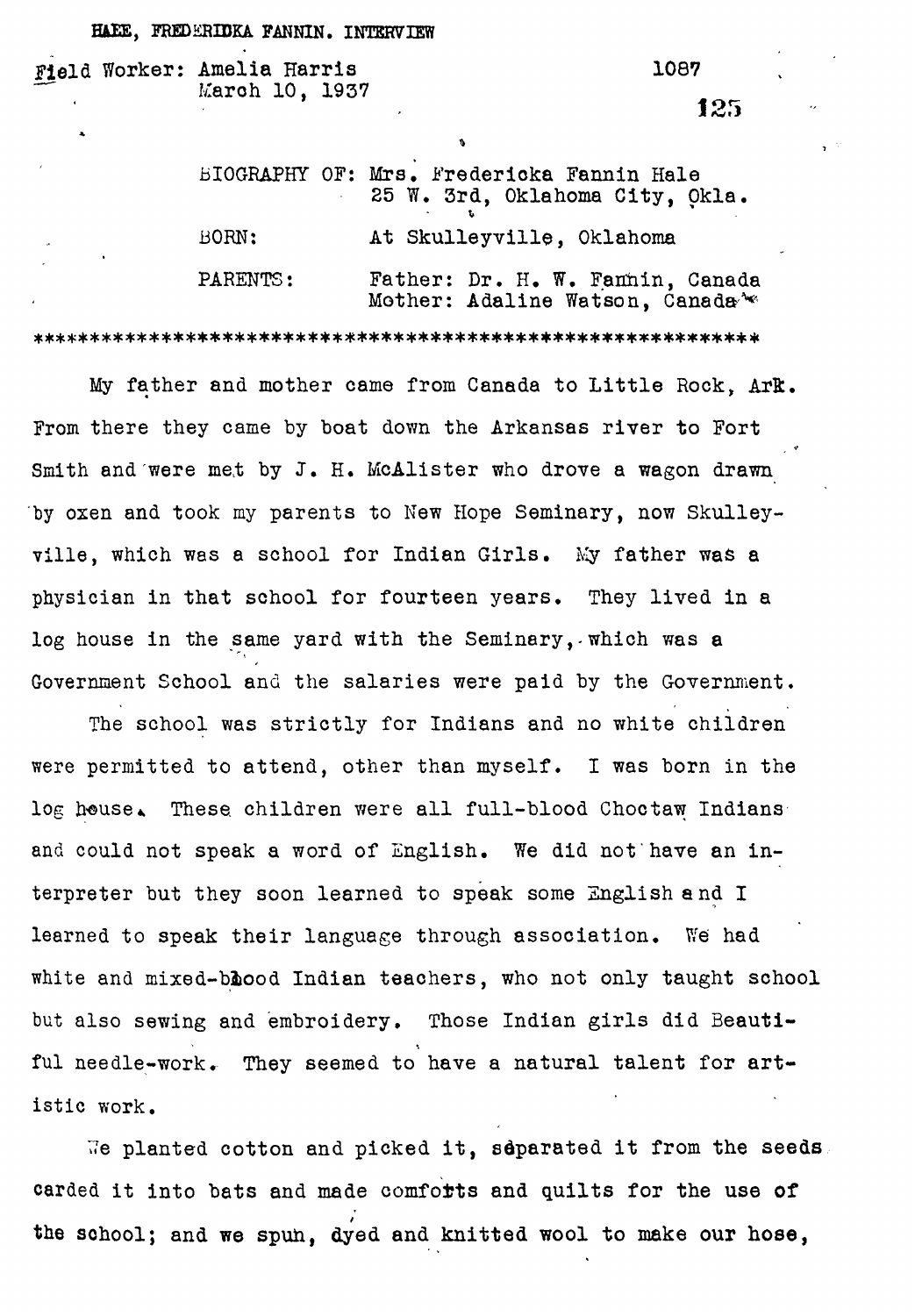shawls and caps,

 $-2 \frac{1087}{2}$ 126

We made all the candles, which was the only light we used for many years. I remember very well the first lamp. It was bought for my father's office when 1 was about eight years old. We were all waiting anxiously for dark to come so the lamp-could be lighted. When the time came all the scheol children gathered in the office and gazed in amazement at the beautiful light.

All our supplies of food and clothing were brought from Ft. Smith, a distance of eighty-five miles, by ox-wagons. The roads, difficult to travel over at all times, were almost impassable in the rainy season. Sometimes two or three yokes of oxen were required to pull the wagon, as they would often bog down in the mud.

We dried lots of fruit and vegetables for use in the winter. .ild game was always plentiful and our table was never lacking in game of some kind; turkey, ducks, geese, prairie-chicken, squirrel, or deer. Game was not a luxury to the pioneers during the early days.

A ."Mortar and Festal" was used to beat the husks off of dried corn to make "Tomfulla" a native Indian dish. Another dish that we made was "Eanahah Bread". Tt is made with meal and trown beans. Lere is the recipe: Cook the meal with salt as for mush. Loil beans until done, using large corn husls that have been soaked in water to make them pliable, place the mush on the the' shucks and scatter the beans in the mush, then roll and tie the shucks and let them simmer in hot water a few minutes. It can be eaten warm with butter or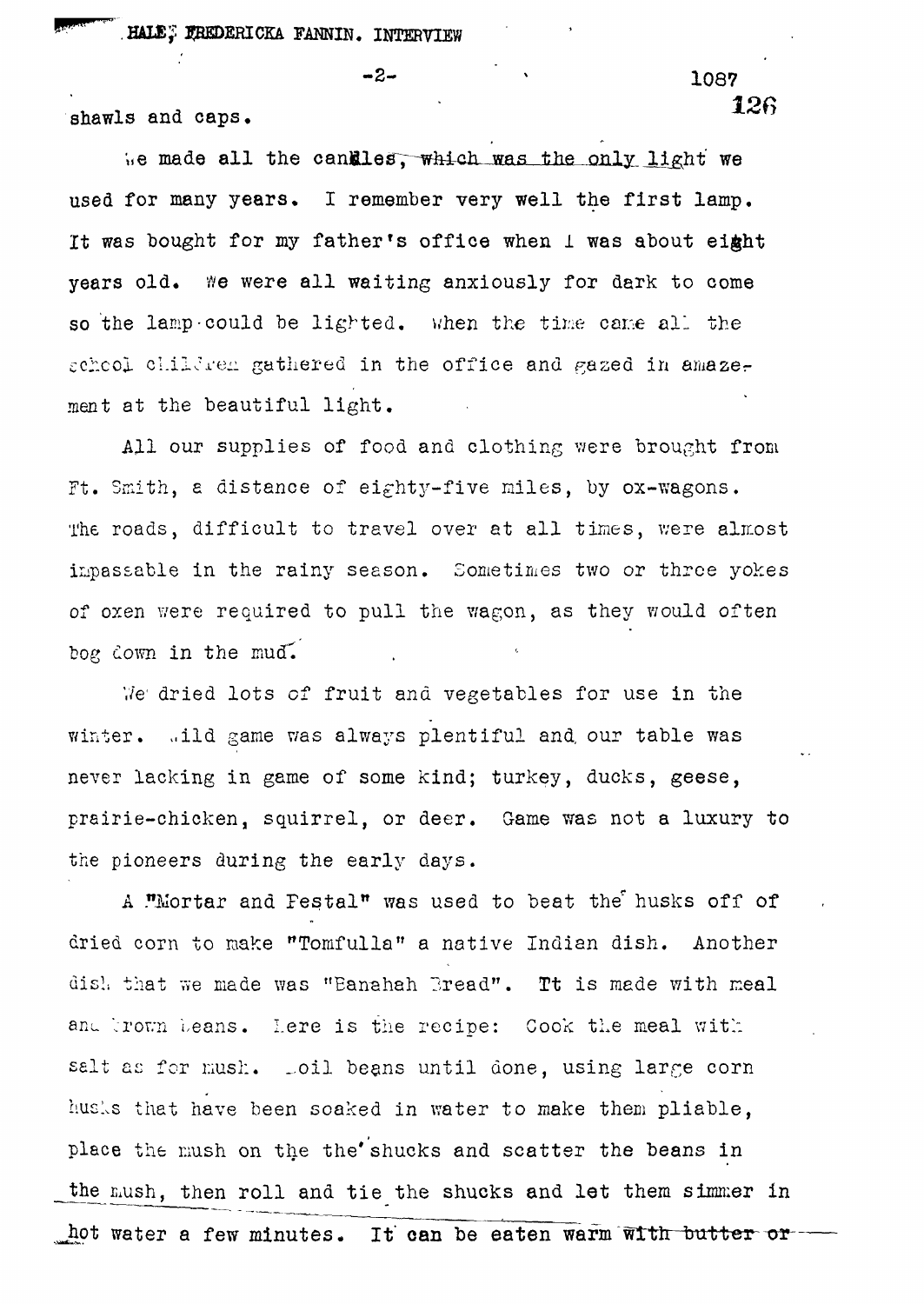when cold, can be sliced and fried.

We had a beautiful place to fish and swim in a stream called "Wholy Tush" that was about six and a half miles southeast of the school. Cat-fish were plentiful.

Near this river was a grove where the Indian "Cry" was  $\sim$ held. This was one of the Choctaw ceremonies for the dead. The custom is to wait one year after the death and then have the "Cry". It is very pathetic. They have a small blanket or shawl over their bowed heads and as they march slowly around the grave, give vent to a mourngul, weird cry and then sing religious songs in their language. A large feast always followed with all sorts of Indian food and Barbecue served. There was a religious custom, very strictly observed, that a husband or wife who had lost their mate should not marry again until after the "Cry". I have also attended the Stomp Dances. The Indians, dressed in bright colors, danced to the music of the Tom-Tom.

Hev. Phillip Folsom, a full-blood Choctaw, preached at the school once a month. Everybody attended within a radius of twenty-five miles—all came in wagons or on horse-baok. One time we had preaching under an arbor near the school. A large crowd was there and a very amusing incident occurred. In the midst of the shouting and singing, a woman by the name of Mrs. Jeffries looked around and seeing their horses kicking, she yelled to her husband, "Abner, Abner, run—run, old Blaze is kicking the day-lights out of old ran?? This information did not seem to disturb anyone. The shouting and singing went right on without a pause.

127